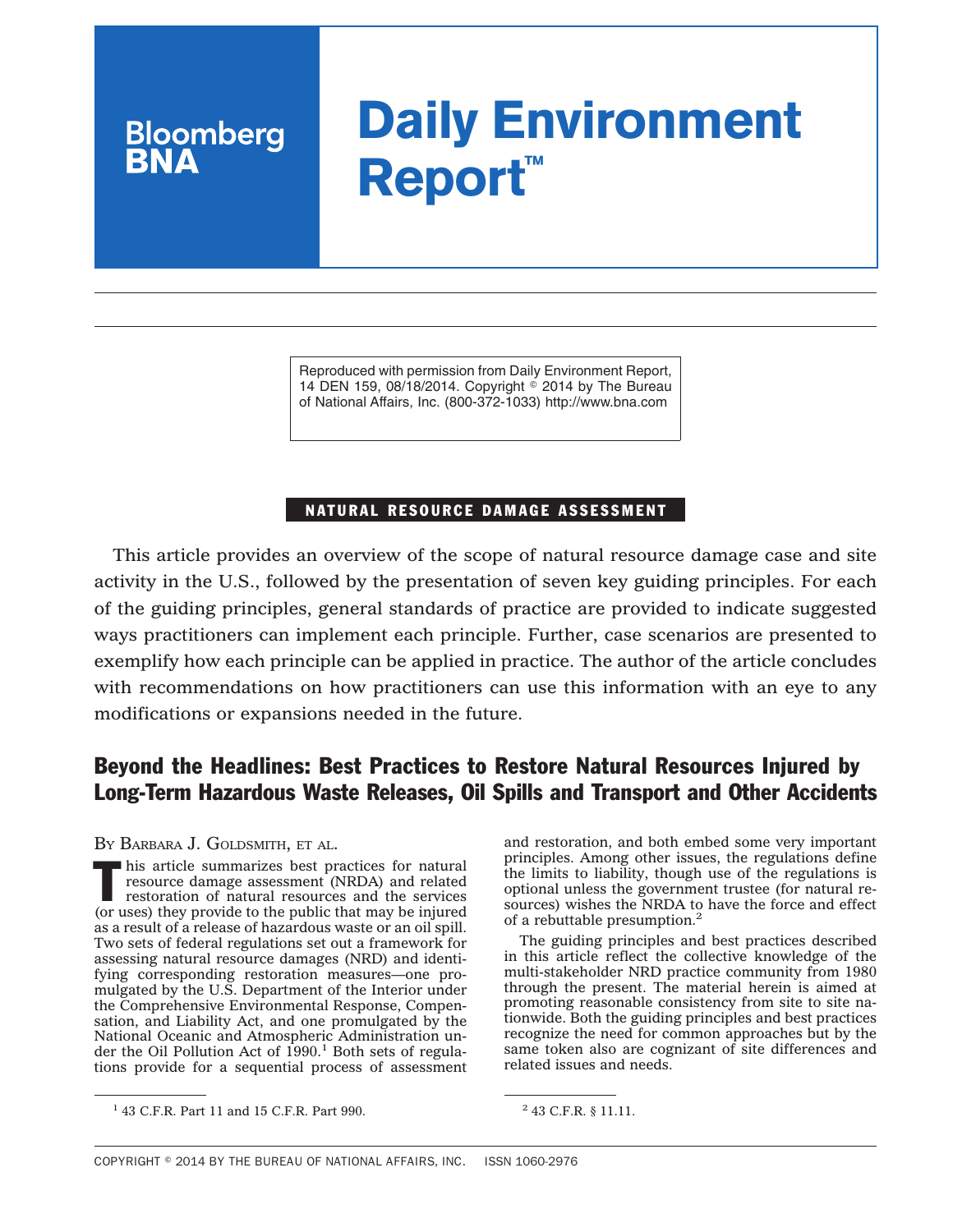The NRDA best practices are an outgrowth of the discussions at two symposia programs on natural resources<sup>3</sup> attended by representatives of federal and state government, industry, law and consulting firms, universities, research and conservation organizations and more. A multidisciplinary NRDA Best Practices Working Group was convened to prepare a written record of the collective thinking put forward and resulting from the symposia. The output of this activity is seven guiding principles for NRDA and restoration and accompanying suggested standards of practice and case example applications, all of which are detailed in this article.<sup>4</sup>

### Overview of NRD Case/Site Activity

From 1980 to the present, a total of approximately 800 NRD claims have been filed by federal and state trustees.5 Approximately 600 of these claims were brought under federal law or pursuant to a combination of federal and state law, and approximately 200 were brought under state law. At present, at least 100 federal NRD claims are pending—some of which were initiated in the early 1980s—and an even greater number of state NRD cases. Thousands of sites nationwide have the potential for natural resource claims under a variety of federal or state laws, including those on the EPA's National Priorities List of Superfund sites. Moreover, industrial accidents and accidental spills and releases can occur despite extensive preventative measures. Natural resources and the services they provide to the public may be affected by such events, thereby invoking the potential for NRD liability.

In this article, NRD ''cases'' are those situations in which an action has been filed by federal and/or state trustees for recovery of NRD. NRD ''sites'' are those where NRDA activity may be underway—or has the potential to begin—based on a site's history and characteristics, but a formal legal action hasn't been filed.

Over the course of the 30-year-plus timeline of NRD, over 800 settlements have resulted, some involving multiple settlements at single sites. Over the last decade or

base established and maintained by the Ad-Hoc Industry Natural Resource Management Group since 1989, cataloging NRD case and site data and related laws, regulations, literature and additional information.

more, there has been a move to define settlements in terms of restoration projects versus dollar value of damages collected. However, it is noteworthy that over \$3 billion have been recovered by federal and state trustees in settlements with potentially responsible parties that in turn have resulted in the restoration of tens of thousands of acres of land and miles of streams nationwide, extensive acreage donated or set aside for conservation easements and various educational and other projects.

## Guiding Principles for NRDA and Restoration Practices

The following are seven guiding principles for natural resource damage assessment and restoration. The principles are intended to foster and encourage timely and cost-effective restoration of natural resources at federal and state sites nationwide.

**Guiding Principle 1**: The overall objective of NRDA and restoration is to achieve timely and cost-effective restoration of natural resource services to their baseline. ''Services'' include services provided by one natural resource to another natural resource resulting from their ecological functions and services provided by natural resources to humans. ''Baseline'' is the level of natural resource services that would have existed but for the release at issue.

**Guiding Principle 2:** Focus the assessment process on the earliest possible evaluation of restoration options.

**Guiding Principle 3:** Conduct NRDAs that follow the basic scientific and economic principles on which the federal NRDA regulations are based for the pertinent type of release—whether or not the parties are engaged in a process that specifically follows those regulations.

**Guiding Principle 4:** Consider that existence of injury doesn't always result in a loss of natural resource services to the ecosystem or people. A loss of services must be established and measured to scale restoration projects or determine damages. If a restoration-based settlement can be achieved by the parties, a rigorous quantification of lost services may not be necessary.

**Guiding Principle 5:** Quantify lost natural resource services as reductions in services compared with the baseline (i.e., the level of services that would have existed *but for* the release in question), taking into account the resource recovery period and recovery rate and omitting speculative services. To the extent possible, the baseline considers and adjusts for all external contributing factors, including those unrelated to the release, naturally occurring or otherwise.

**Guiding Principle 6:** Select and use assessment methods that are cost-effective given the circumstances of the site, using available data where feasible and focusing new studies on gathering information needed to determine injuries, quantify service losses and/or scale restoration projects.

**Guiding Principle 7:** Facilitate a collaborative, transparent and efficient NRDA process that offers opportunities for meaningful involvement of potentially responsible parties (PRPs) throughout the process.

Implicit in the above principles is the overarching need to establish front-end visions of the desired restoration endpoint, as well as have the NRDA process proceed in a manner that includes timeline and cost expectations and limits.

<sup>3</sup> These Natural Resources Symposia held in October 2011 and October 2013 were convened by the Ad-Hoc Industry Natural Resource Management Group (a group of multi-sector industrial companies focused on NRD and broader industrial operations/natural resource interface issues since 1988) in collaboration with The George Washington University. *See*

<sup>&</sup>lt;sup>4</sup> This article is focused on seven guiding principles for NRDA and restoration. However, there are a number of other materials and resources that relate to and reinforce the principles. Recent examples include a compendium of cooperative assessment documents and a Restoration Project Catalog (both accessible at [http://www.NRDARPracticeExchange.com\)](www.NRDARPracticeExchange.com) developed by the Ad-Hoc Industry Natural Resource Management Group, as well as ongoing oral and written communications within the industrial community and between industry and government on a variety of issues, including the relationship between remediation and restoration, the state of the science relative to NRDAs, how to address uncertainty in decision-making and the risk assessment in the context of NR-DAs. <sup>5</sup> Statistics in this article are drawn principally from a data-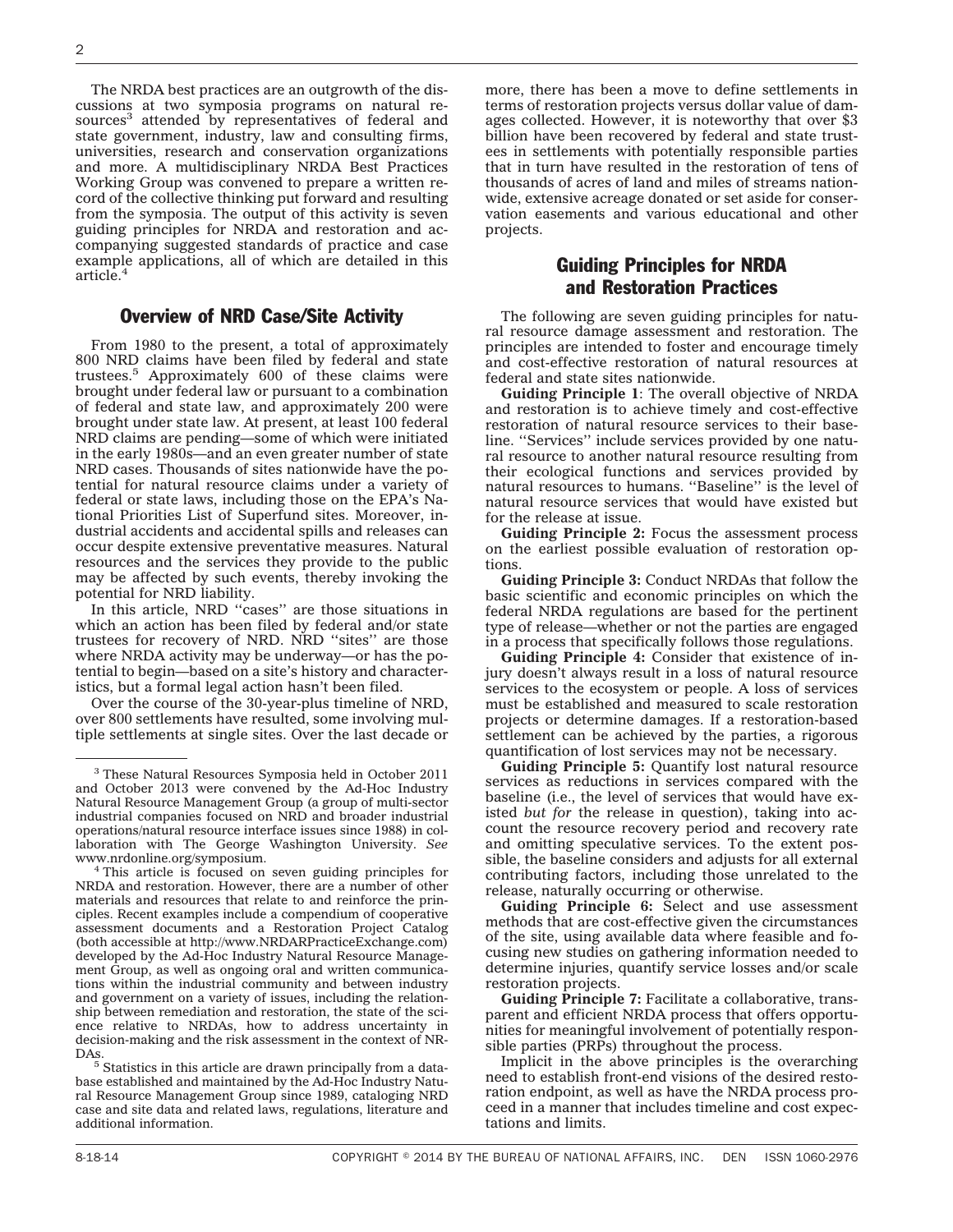## Principles and Suggested Best Practices for NRDA and Restoration

This section examines further the seven guiding principles for NRDA and restoration and suggested standards of practice to implement each principle. Actual cases and/or sites exemplifying how the principle may be applied also are provided below.

#### Guiding Principle 1

The overall objective of NRDA and restoration is to achieve timely and cost-effective restoration of natural resource services to their baseline.

## *Suggested Standards of Practice for Guiding Principle 1*

Peer-reviewed literature clearly establishes that the general public values natural resources for the flow of services they provide. Those services include direct uses of natural resources by the public (e.g., recreation uses), as well as indirect uses through the ecological functions of natural resources (e.g., pollination, water treatment and habitat services). If the release of a hazardous substance or oil causes a reduction in natural resource services, then the public experiences a loss for which trustees can recover natural resource damages. Actions that sufficiently increase comparable natural resource services (i.e., restoration actions) will compensate the public for the losses caused by the release. Restoration actions that are both timely and cost-effective are beneficial both to the public and PRPs because the public is compensated sooner at a relatively low cost to the PRPs.

The reduction in natural resource services caused by a release is the difference between post-release services and baseline services (i.e., the services that would have existed but for the release). As discussed in more detail under Guiding Principle 5, baseline services include trends and variations in services as a result of natural and anthropogenic factors that are unrelated to the release but may have a significant effect on services.

#### Case Site/Example: Palmer Barge Line Site, Texas

This example of NRDA was timely and cost-effective because it was possible to make a number of simplifying assumptions (including not adjusting for baseline). This was possible in context because it was a relatively small site where the impact of the conservative assumptions didn't create a huge increase in costs of the proposed projects. Other approaches may be necessary where greater costs are at issue (e.g., using ''reasonable" rather than "reasonably conservative" assumptions or using sensitivity analysis to determine which assumptions to develop with more analysis). This assessment also is a good example of the application of the restoration selection criteria from the U.S. Department of the Interior (Interior) NRDA regulations.

**Timely.** The Chevron Palmer Barge Site was placed on the National Priorities List by the EPA in 2000, and its record of decision was released in September 2005. The restoration plan was developed and had trustee concurrence by January  $2007.6$  This two-year time frame between the record of decision and finalization of the draft restoration plan can be considered timely in the context of the many other NRDA and restoration processes nationwide—particularly compared with those that may take decades to complete.

Focused on Restoration. Early in the process, the trustees determined that the preferred restoration would be estuarine marsh creation or enhancement. Thus, the results of the Habitat Equivalency Analysis, expressed in discounted service acre years (DSAYs) of open water injury, were converted to ''marsh equivalent DSAYs'' to help define the scope of potential compensatory projects. The trustees screened 11 potential projects and evaluated five of those in detail, using the restoration selection criteria of Interior NRDA regulations.<sup>7</sup>

Focused on Restoration of Resource Services. The NRDA focused on the ecological services provided by the benthos—organisms living at the bottom of a water body—and used benthic toxicity as an indicator of the levels of contamination at which services would be reduced.

Consideration of Baseline. One weakness of the assessment is that, other than the initial designation of "assessment areas" on the basis of both sediment testing and known physical constraints, it didn't adjust for baseline reductions in services caused by factors other than the release.

## Guiding Principle 2

Focus the assessment process on the earliest possible evaluation of restoration options.

## *Suggested Standards of Practice for Guiding Principle 2*

Injury assessment often is the primary focus early in the NRDA process, leaving restoration planning for much later. If restoration options are among the initial considerations and restoration ecologists are included early in the process, opportunities for cost-effective restoration can be identified. Identifying such opportunities early in the process can expedite the resolution of NRD claims and promote more rapid and efficient NRD compensation.

Practitioners aiming to compensate for lost or injured resources and services should consider incorporating restoration planning in the earliest possible phase of the NRDA process to identify the opportunities and constraints in selecting potential restoration alternatives. This allows practitioners to (1) establish baseline conditions at the site of injury, as well as restoration sites; (2) determine whether restoration can occur on-site or whether comparable off-site compensatory restoration will be required; (3) identify critical design elements for compensatory restoration alternatives; and (4) ensure the services associated with the NRD injury metrics align with the NRD compensatory restoration metrics.

<sup>6</sup> Draft Restoration Plan and Environmental Assessment for the Palmer Barge Waste Site, Port Arthur, Jefferson County,

Texas, January 12, 2007, prepared by the National Oceanic and Atmospheric Administration, Texas Commission on Environmental Quality, Texas Parks and Wildlife Department, Texas General Land Office and U.S. Fish and Wildlife Service. [http://www.gc.noaa.gov/gc-rp/palmer-rp-011207.pdf.](http://www.gc.noaa.gov/gc-rp/palmer-rp-011207.pdf) <sup>7</sup> 43 C.F.R. § 11.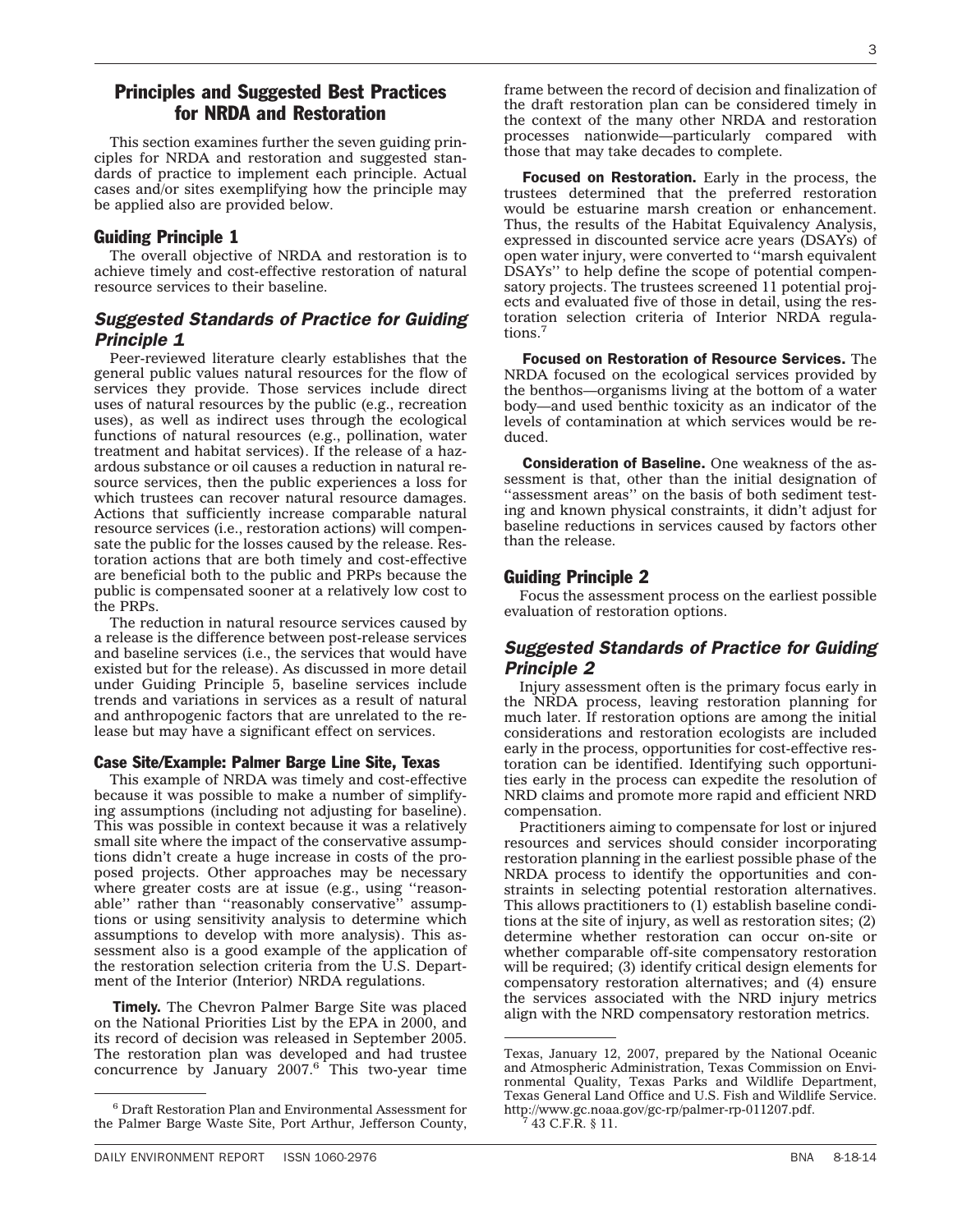Initiating discussion of restoration actions early in the NRDA process allows for an open dialogue between trustees and PRPs. An open dialogue can increase the success of restoration actions and decrease the obstacles to implementation by incorporating input from various groups, including regulators, public advocates and stakeholders. This approach also can help determine the feasibility of the restoration alternatives early on, allowing all parties to agree upon realistic restoration objectives and goals.

Seeking options for early restoration (i.e., planning restoration prior to the completion of the injury assessment) provides an opportunity for practitioners to implement existing restoration projects that are highly supported by stakeholder groups and allows for compensatory restoration to occur as early as possible, thereby increasing the total benefits generated by compensatory restoration actions.

Incorporating restoration design early in the NRDA process allows enough time to conduct pertinent site investigations to increase the success of restoration projects, satisfy stakeholder needs and concerns and ensure the appropriate services are restored as a result of restoration actions. Further, identifying restoration opportunities at an early stage allows NRD practitioners to implement synergistic compensatory restoration projects. The interaction of synergistic projects may prolong the lifespan of a habitat creation project, optimize the environmental conditions of an adjacent project (e.g., water quality) or provide recreational opportunities for human use. In addition to optimizing benefits, synergistic projects provide cost-savings to NRD participants by providing improvements to multiple services through a single restoration project, which limits the need to implement multiple restoration projects to compensate for these services.

Practitioners should strive to consider restoration planning in conjunction with planning for remedial activities and evaluations. When planning remedial and restoration activities simultaneously, the design team ideally would be a multidisciplinary team that includes both a remedial engineer and restoration ecologist. This allows practitioners to identify areas of overlap, providing potential cost savings and expediting compensation for natural resource damages. Remediation activities and the evaluations conducted during the remedial process can provide important information related to the injury assessment process, the establishment of baseline conditions and the identification of feasible compensatory restoration alternatives.

Although restoration design and remedial activities are separate legal processes, data collection can be streamlined by considering them simultaneously. Some of the data for site inventories, injury assessments, establishment of baseline conditions, ecological risk assessment and permit application and compliance can be collected at the same time, providing potential cost savings and decreasing the time until completion of restoration and remedial actions.

In some situations, planned and accepted remediation strategies can be expanded or modified to innovatively achieve compensatory restoration goals. For example, remedial strategies can be expanded to adjacent sites that require remediation or modified to maximize the ecological function of remediation sites (e.g., capture and treat contaminated groundwater to create a stormwater-fed wetland or use phytoremediation as a means to provide ecological services in conjunction with contamination removal). Restoration opportunities that build upon or augment remediation activities are most successful when both goals are considered simultaneously.

#### Case Example: Woodbridge Waterfront Park Redevelopment, N.J.

Consideration of Restoration in the Earliest Possible Phase of NRDA. El Paso Energy Corporation Polymers Inc. acquired a 185-acre former industrial site along the Raritan River in Woodbridge, N.J. EPEC Polymers engaged in a long-term evaluation of the entire site, which included coordination with the New Jersey Department of Environmental Protection (NJDEP) to develop a sitewide remedial plan to address on-site contamination and with the town of Woodbridge to develop a brownfield redevelopment program.

EPEC assembled an interdisciplinary team, including an ecological consulting firm and a remedial engineering firm. The interdisciplinary approach identified opportunities to decrease NRD liability by engaging state regulators early in the process to evaluate options on addressing NRD liability. The team simultaneously evaluated two approaches. The first approach set aside a portion of the site for compensatory restoration of tidal wetlands, which contributed to the mitigation required for remedial activities in anticipation of an NRD claim. This advance planning for on-site compensatory mitigation created a proactive NRD strategy for the client. The second approach considered removing three dams along the Raritan River to restore anadromous fish passage in New Jersey.

Working with the NJDEP, EPEC chose dam removal, which released them from liability for NRD of the Woodbridge Waterfront Park. EPEC's proactive approach to early restoration resulted in an innovative NRD strategy that integrated remediation and restoration, contributed to combined cleanup and restoration, reduced costs and increased cooperation with stakeholders, agencies and trustees. The approach satisfied the NJDEP regulatory guidelines.

This NRD restoration strategy can be applied to other contaminated sites. It features an interdisciplinary team, early evaluation of NRD alternatives prior to remediation and early engagement with all stakeholders. Using this approach, NRD liability was satisfied in a time- and cost-effective manner that benefitted all stakeholders.

#### Guiding Principle 3

Conduct NRDAs that follow the basic scientific and economic principles on which the federal NRDA regulations<sup>8</sup> are based for the pertinent type of release whether or not the parties are engaged in a process that specifically follows those regulations.

<sup>8</sup> *See* 43 C.F.R. Part 11 for the U.S. Department of the Interior regulations implementing CERCLA natural resource damage assessment and restoration activities conducted for releases of hazardous substances. *See* 15 C.F.R. Part 990 for the U.S. Department of Commerce/National Oceanic & Atmospheric Administration regulations implementing the Oil Pollution Act natural resource damage assessment and restoration activities conducted for discharges of oil.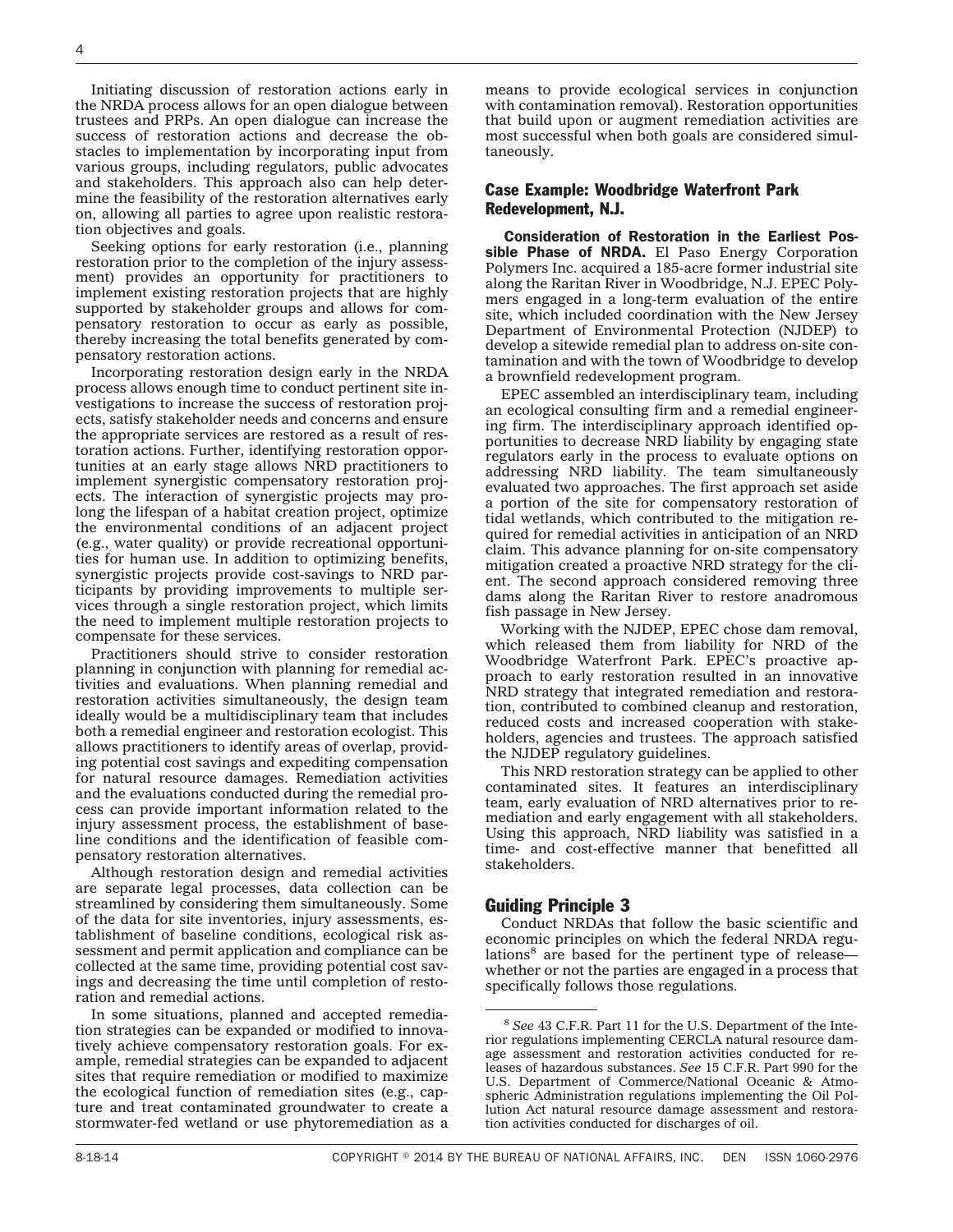## *Suggested Standards of Practice for Guiding Principle 3*

NRDA regulations promulgated by Interior<sup>9</sup> and NOAA<sup>10</sup> are based on fundamental biological, economic and legal principles relating to the existence of a compensable injury and the identification and determination of losses to the public. Following these principles is essential to establishing the public legitimacy and merit of an NRD claim and NRD restoration under federal or state statutory or common law, and will result in more prompt and efficient resolution of NRD claims and faster restoration of natural resource services to the public. Failing to follow these principles will result in illegitimate claims, unnecessary litigation and a waste of public and private resources. The principles, therefore, are important, whether or not the NRDA regulations are expressly followed or adopted in a particular case.

Federal trustees aren't required to follow the federal NRDA regulations unless a rebuttable presumption is desired. In addition, the federal NRDA regulations don't legally apply to NRD claims brought solely by state government agencies. Nonetheless, the principles apply to the merits of all federal and state NRD claims. If parties aim to follow the principles underlying the Interior and NOAA rules in their development, negotiation and litigation of NRD claims, there is a strong argument that less litigation will occur and restoration will occur more promptly.

The other ''guiding principles'' identified in this document reflect the basic principles underlying the Interior and NOAA NRDA regulations. These principles relate to causation, injury to trust resources, quantification of service losses to the public and restoration.

## Case/Site Examples: *Shell Martinez Refinery, California; New Mexico v. General Electric Co.*; and *New Jersey Dep't of Envtl. Prot. v. Essex Chemical Corp.*

Adherence to Principles Can Result in Prompt Settlement and Restoration. Following an April 1988 spill of more than 400,000 gallons of crude oil from a tank at a Shell refinery in Martinez, Calif., the company and multiple government agencies promptly mobilized experts to undertake assessment activities. The spill affected more than 100 acres of marsh and many miles of shoreline. The parties collectively selected an expert to perform an assessment of the extent of ecological injury caused by the spill.

With government input and oversight, Shell undertook a systematic work scope that included video and aerial photographic surveys and mapping of the areas affected by the spill, a study of fish and macroinvertebrate abundance and distribution, hydrocarbon analyses of fish and clam tissue, comparison of the effects of oil on marsh vegetation, survey of the distribution and abundance of the benthos, ambient aquatic toxicity study, survey of endangered species (birds and mammals), chemical analyses of the sediment and water, chemical and physical characterizations of San Joaquin Valley crude oil and a study of the weathering of the oil. Shell also performed a preliminary study to estimate economic losses to the public (including recreation losses, aesthetic losses, wildlife losses and habitat losses). The preliminary economic study included discussions with state and federal personnel, local citizens and a review of the literature. The damage estimates provided background information for negotiations with the trustees, which had performed independent studies as well.

By December 1989, the parties were able to settle all NRD claims for \$10.8 million, enabling the trustees to embark on a prompt and much-lauded restoration program that ultimately preserved 10,000 acres of salt ponds, 168 acres of waterfront property, and 198 acres of marsh and uplands in the region.

Departure from Principles Can Result in Lengthy and Unsuccessful Litigation. In contrast, the state of New Mexico sued General Electric and other industry defendants in 1999 to recover more than \$1 billion in NRD for damage to groundwater at the South Valley Superfund Site. $11$  New Mexico claimed the proper measure of damages was ''the market value, with future losses adjusted to present value, of the volume of water affected by the contamination, together with the replacement cost of the storage capacity of the aquifer.'' In essence, the state claimed the entire volume of contaminated groundwater was lost to all beneficial use regardless of the degree of contamination, actual uses of the groundwater or the availability of substitute sources of water. On June 19, 2004, the court granted the defendants' motion for summary judgment and dismissed the case.12 The court examined the ''highest and best use'' of the groundwater and concluded that since potable water was in fact obtained from the aquifer, the injury was the volume of water that exceeded applicable drinking water standards.

After a detailed analysis of the facts, the court held that New Mexico failed to demonstrate any actual loss of groundwater services. The court also examined the state's theory of lost ''market value/replacement cost'' and concluded the proposed measure of damages necessarily assumed a complete and permanent loss of that resource. The court held that the claimed measure of NRD isn't appropriate when the groundwater injury isn't permanent and can be remediated, and the groundwater still has beneficial uses other than drinking water (such as agricultural or industrial uses). The court's decision was upheld on appeal. The appellate court agreed that the state hadn't demonstrated ''lossof-use damages'' because there was no impairment in groundwater services to water rights holders.

In another instance, the government's outside expert departed from basic concepts, such as resource services, in other groundwater NRD cases having similar results. NJDEP sought to require Essex Chemical Corp. to pay \$8 million in natural resource damages (\$5.7 million in primary restoration damages and \$2.3 million in compensatory restoration damages) for the release of hazardous substances from an adhesives facility owned and operated by Essex from 1976 through 1984.<sup>13</sup> The

<sup>9</sup> 43 C.F.R. Part 11.

<sup>10</sup> 15 C.F.R. Part 990.

<sup>11</sup> *New Mexico v. General Electric Co.*, 467 F.3d 1223, 63

<sup>&</sup>lt;sup>12</sup> New Mexico v. General Electric Co., 322 F. Supp. 2d 1237 (D.N.M. 2004); *see also* 335 F. Supp. 2d 1185 (D.N.M. 2004). <sup>13</sup> *New Jersey Dep't of Envtl. Prot. v. Essex Chemical Corp.*,

<sup>2012</sup> BL 333977, N.J. Super. Ct. App. Div., No. A-0367-10T4, 3/20/12).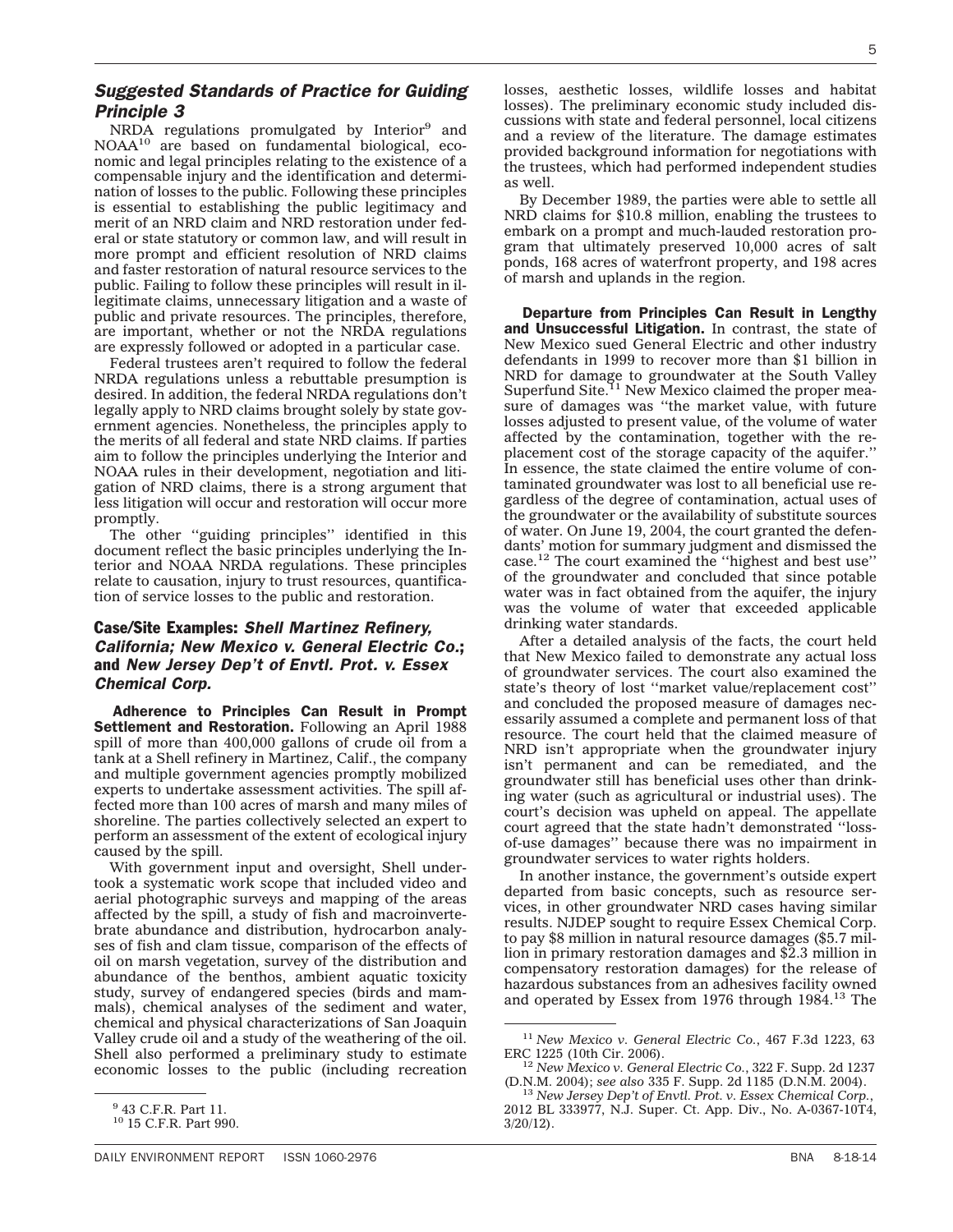case was filed in June 2007 and went all the way to trial. Among other things, NJDEP argued it was entitled to recover natural resource damages to compensate the public for the amount of ''gallon years'' that the groundwater on the subject properties had been contaminated without regard to whether the public had lost any quantifiable services or benefits as a result of the contamination or suffered any threatened harm to humans or the environment.

NJDEP's expert tried to use resource equivalency analysis (REA) to calculate how much groundwater allegedly was injured by contamination and how much acreage should be purchased and protected to compensate for the alleged injury. The ''expected price'' of the acreage to be purchased was the monetary amount of compensatory NRD sought by the NJDEP. The REA compared residential, commercial and industrial real estate values in and around the area where the Essex Chemical facility was located. The trial court in July 2010 held that the NJDEP's analysis was ''inaccurate and insufficient,'' observing that no basis was provided for the use of REA to show groundwater damages; the damages should ''reflect or be equivalent to the loss''; and the cost of residential and commercial real estate isn't relevant to an industrial site. According to the court, the expert's analysis unfairly imposed costs on Essex Chemical that were unrelated to any injury resulting from the contamination, and the claimed damages weren't indicative of or equivalent to the loss. The trial court noted that the state suffered no compensable harm in the absence of any lost services or any actual or imminent harm to humans or the environment. The court further found the state's proposed primary restoration plan unjustifiable in light of the undisputed evidence that Essex Chemical had cooperated fully with the NJDEP's Site Remediation Program, in addition to the lack of provable benefits from the state's proposed primary restoration program. On appeal, the appellate court upheld the trial court's decision in all respects.

#### Guiding Principle 4

Consider that existence of injury doesn't always result in a loss of natural resource services to the ecosystem or people. A loss of services must be established and measured to scale restoration projects or determine damages. If a restoration-based settlement can be achieved by the parties, then a rigorous quantification of lost services may not be necessary.

## *Suggested Standards of Practice for Guiding Principle 4*

Injuries lead to losses of natural resource services when they are of a type and magnitude that actually can result in a diminishment of services. The translation of injury to service loss involves considering the causal relationship between the particular injury and the particular services, as well as the degree to which the injury at issue can cause a diminishment. Further, it is important to consider that a release doesn't always result in injury, especially in areas with pre-existing elevated concentrations of hazardous substances in the baseline condition.

The first consideration—understanding the causal linkage—can be accomplished using conceptual models together with information relevant to mechanisms of effect. For example, to determine if there is linkage between the injury and production of a species, it would be important to establish how the injury alters survival, reproduction or growth of at least some portion of the population. Understanding that the injury and the life history characteristic may be related isn't sufficient to establish the injury actually has caused a change in the characteristics of some individuals.

Associations are different from actual losses of individuals or reproductive success. Associations, in the absence of establishment of causation, should be considered as ''soft'' technical bases for advancing discussions on restoration-based settlement. In such cases, large uncertainties exist and should be recognized when aligning restoration projects with presumed injury. Quantification in such cases mainly serves as an alignment tool, as loss of services hasn't been established.

The second consideration involves the degree to which the injury can diminish a natural resource service. For non-ecologists, this often is a difficult aspect of the injury-service relationship to conceptualize because it isn't a simple proportional relationship. Biological systems are nonlinear and possess feedback loops and compensatory processes. Therefore, the occurrence of an injury (e.g., loss of individuals or diminishment of habitat quality) doesn't translate proportionally into a loss of service. For many biological systems, there are threshold effects below which injury would be negligible for a specified service. Populations of animals and plants are dynamic and experience losses of individuals due to a variety of causes. Because losses are a reality for all living things, growth and reproduction compensate for losses to perpetuate the species.

All species are adapted to compensate for losses due to natural stressors to varying degrees. In addition, population success isn't a simple function of losses of individuals. When an additional stressor is added to the system (e.g., via an oil spill or exposure to a chemical) it may affect individual survival, reproduction or growth. However, if the oil or chemical-related injury is very small relative to the natural dynamics of the population's survival, growth or reproduction, the oil or hazardous chemical exposure may have a negligible influence on the population. Similarly, different populations of species within an ecosystem can exhibit functional redundancy in the services they provide, where a reduction in the number of individuals of a given population may be compensated for by an increase in the number of individuals of a different but functionally similar population. The challenge to properly aligning injury and service loss is determining the thresholds of oil or chemical-induced injury that are ecologically meaningful.

If a restoration-based settlement can be achieved by the parties, then rigorous quantification of lost services may not be necessary. The key to advancing these discussions is achieving a mutually agreeable alignment of injury and restoration. Geographical and/or population scales may be useful for discussing this alignment, but it should be recognized that the alignment is largely a semi-quantitative process and service loss parameters (e.g., baselines) are rough estimates that serve to provide boundaries. If Habitat Equivalency Analysis and Resource Equivalency Analysis procedures are used, they can employ reasonable ranges of input values based on available data and/or reasonably conservative assumptions to obtain approximate estimates of service loss to guide settlement discussions.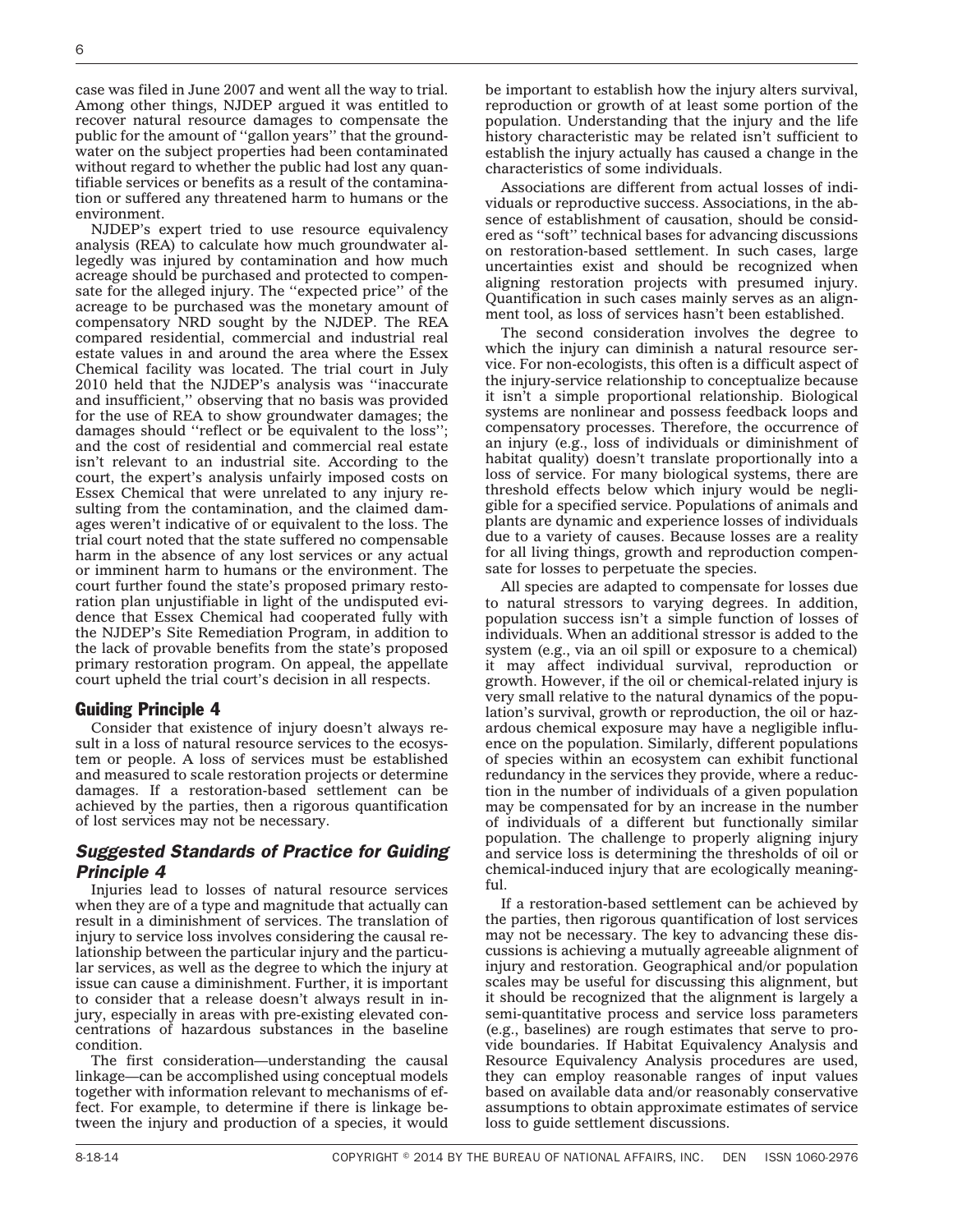

**Source:** McArdle et al. (2009)

#### Case Examples: Anonymous Case and *New Mexico v. General Electric Co.*

Two case examples are used to illustrate Guiding Principle 4. The first contrasts a potential footprint of injury, determined using a sediment benchmark, to a footprint determined from site-specific studies. The second illustrates the point that services can be provided and sustained despite the occurrence of an injury identified as an exceedance of a benchmark value.

Determining Potential Injury Footprints Using Benchmarks versus Site-Specific Studies. Case 1 involves a site where sediment in a small urban brook was contaminated with polycyclic aromatic hydrocarbons (PAHs) and metals. During site investigations, the PRP was obligated to compare sediment concentrations of metals, total PAHs, total polychlorinated biphenyl aroclors and total DDT to probable effect concentrations (PECs) and threshold effect concentrations (TECs) to judge whether adverse biological effects to benthic macroinvertebrates could be occurring.<sup>14</sup> This screening process revealed that an area of approximately 1.5 acres (see nearby figure) had sediment concentrations of PAHs and/or metals exceeding screening values. Exceedances of such screening values are often used in NRD cases to establish the extent of natural resource injury. However, use of screening values to determine injury is flawed in two major ways:

Screening values can be interpreted only in one direction—if a concentration is below a screening value, it can be inferred an adverse effect is unlikely. However, the converse isn't true. It is common for field studies to reveal that there are no adverse ecological effects at environmental concentrations of constituents that far exceed screening values.

 $\blacksquare$  In the absence of confirmatory biological data, interpretation that an exceedance of a screening value has resulted in an adverse effect is merely an inference of injury, as no causal linkage has been demonstrated.

Returning to the example of the contaminated brook, the PRP conducted additional sediment chemistry and biological testing to develop site-specific sediment cleanup levels based on quantitative (predictive) relationships between contaminant concentrations and biological effects. This approach established a causal link between the releases and biological injury and resulted in the identification of an injury footprint of just over 0.5 acre. Thus, there were no lost ecological services in over approximately two-thirds of the brook area defined by the exceedance of a tabulated effects threshold.

Natural Resource Services Provided Despite Exceedance of a Benchmark Value. Case two involves the matter of *New Mexico v. General Electric Co., (a.k.a.*)<br>the South Valley Case),<sup>15</sup> which shows that the mere existence of an injury isn't necessarily associated with a reduction in services (and by extension NRD) for groundwater resources. Among other claims, New Mexico sought monetary damages, claiming the presence of solvents at any level effectively rendered the affected volume of groundwater permanently lost. The NRD claim in part was composed of the alleged lost use resulting from the closure of a municipal water supply well. Putting aside other nuances of the case, summary judgment was granted in favor of the PRPs in this matter for two key reasons: 1) there was a readily available substitute resource, and 2) a substitute was provided by diverting water extraction from well SJ-6 to well B-4. First, according to the court, ''the Middle Rio Grande Underground Water Basin was and is already fully appropriated, leaving the State unable to make additional water available for appropriation.'' Because there were no claims on the water by water rights holders, the change in the point of diversion wasn't a loss of use because the same amount of groundwater from the same

<sup>&</sup>lt;sup>14</sup> MacDonald, D.D., C.G. Ingersoll, and T.A. Berger. 2000. ''Development and Evaluation of Consensus-Based Sediment Quality Guidelines for Freshwater Ecosystems,'' Arch. Environ. Contam. Toxicol.

<sup>15</sup> *New Mexico v. General Electric*, 467 F.3d 1223, 63 ERC 1225 (10th Cir. 2006).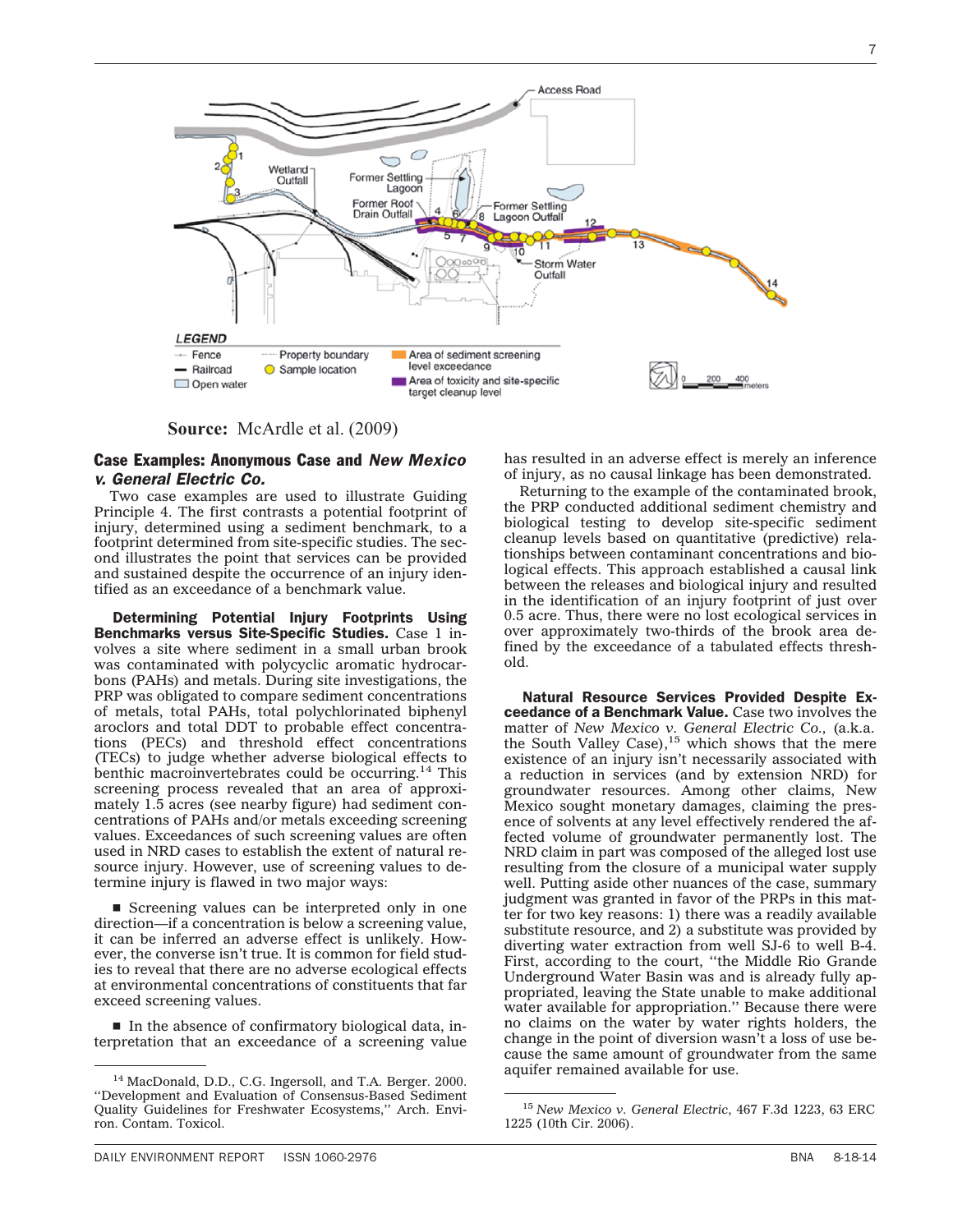Second, a substitute resource was deemed by the court to have restored the use, and the cost of providing the resource is the appropriate measure of damages thus the public had been made whole. Alternatively, when the substitute diversion was placed in operation, the court said the state essentially ''acquired the equivalent'' of the resources lost, which is wholly consistent with the principal measure of damages to which the state is entitled.<sup>16</sup> Also, the court held that the cost of moving the well wasn't the appropriate measure of damages suffered by the state. Rather, the court found that the state—which was the plaintiff—hadn't incurred that cost, and the City of Albuquerque, which did incur that cost, wasn't a plaintiff in the matter.

In summary, in the South Valley case, an NRD claim was brought (in part) based on evidence that one or more releases resulted in contaminant concentrations in groundwater that exceeded maximum contaminant level goals (MCLGs), and such exceedances resulted in lost use due to closure of an extraction well. However, to the extent there were any lost uses, they were fully compensated by the defendants' provision of equivalent resources.

#### Guiding Principle 5

Quantify lost natural resource services as reductions in services compared with the baseline (i.e., the level of services that would have existed *but for* the release in question), taking into account the resource recovery period and recovery rate and omitting speculative services. To the extent practicable, the baseline calculation considers and adjusts for all significant external contributing factors related to the release—naturally occurring or otherwise.

## *Suggested Standards of Practice for Guiding Principle 5*

To determine whether a natural resource in fact is injured and quantify any such injury and the service loss it has caused, the level of resource services after the release or releases in question need to be compared to the baseline level of the services provided in the absence of the release. Otherwise, trustees could recover damages for conditions that are unrelated to the release in question, which isn't authorized by statute or the common law. Baseline is defined in Interior's NRDA regulations as: ''conditions that would have existed at the assessment area had the . . . release of hazardous substance under investigation not occurred,"<sup>17</sup> taking into account both natural processes and those that are the result of human activities. Similarly, the NOAA NRDA regulations define baseline as ''the condition of the natural resources and services that would have existed had the incident not occurred.''18 Thus, baseline reflects the ''but for'' condition of natural resources and services under both regulations; deviations from the baseline would be attributable to the release or spill.

Baseline isn't a static concept, and the condition at the time of the injury is only a snapshot of a dynamic baseline condition. As such, baseline must be addressed over the relevant recovery period in the damage assess-

ment. ''Recovery period'' in the Interior regulations is the length of time required to return the services of the injured natural resource to their baseline condition. Although the NOAA regulations don't define ''recovery period,'' they define ''recovery'' as the return of injured natural resources and their services to baseline. The determination of the recovery period should take into account ongoing and future removal or remedial actions affecting the services of the injured natural resource and ''normal'' management practices. If these actions and practices aren't taken into account, then the recovery period will be overstated.

When the injured natural resource provides multiple services, the recovery period should reflect the length of time required for the representative service, or an index of services, to return to their baseline condition not the length of time required for the most-affected service or least-affected service to return to its baseline condition. The determination of the recovery period doesn't require the recovered ecosystem or other resource to be identical to its baseline condition because small deviations in relatively unimportant services won't have a substantial impact on the compensation required for natural resource injuries. However, the determination of the recovery period requires that the important and measurable services of the injured resource have returned to their baseline condition.

Experience from other recoveries of similar resources should be a major source of information in determining the recovery period because such experience reflects actual results rather than modeled results or professional judgments. Case studies in peer-reviewed articles in journals and published symposia (and the peer-reviewed references in those articles) can be used as the basis for determining the recovery period, since such documents presumably provide more reliable results than documents in the grey literature. The results of case studies can be adjusted to reflect local conditions whenever appropriate. Cost-effective modeling and knowledge of degradation and natural processes may be useful in determining the recovery period.

Factors to consider when determining the recovery period include ecological succession patterns; growth or reproductive patterns, life cycles, and ecological requirements of the biological species involved; bioaccumulation and the extent of contaminants in the food chain; and chemical, physical and biological removal rates of contaminants from the media involved.

''Recovery rate'' refers to the degree of recovery of services each year within the recovery period. When the injured natural resource provides multiple services, the recovery rate can reflect the degree of recovery for the representative service or an index of services, not the recovery rate for the most-affected service or the leastaffected service. Experience gained during other recoveries of similar resources, as reflected in peer-reviewed articles and published symposia, can be the basis for determining recovery rates. As noted previously, such documents presumably provide more reliable results than documents in the grey literature. Linear (i.e., constant) recovery rates can be used only when other recovery rates aren't available in peer-reviewed literature for the services of the injured resource.<sup>19</sup> Factors that

<sup>16</sup> *New Mexico v. General Electric Co.*, 467 F.3d 1223, 63

<sup>&</sup>lt;sup>17</sup> 43 C.F.R. § 11.14(e). <sup>18</sup> 15 C.F.R. § 990.30.

<sup>&</sup>lt;sup>19</sup> A linear recovery rate has the same incremental recovery in each year of the recovery period. For example, a linear recovery rate for a 20-year recovery period would be 5 percent in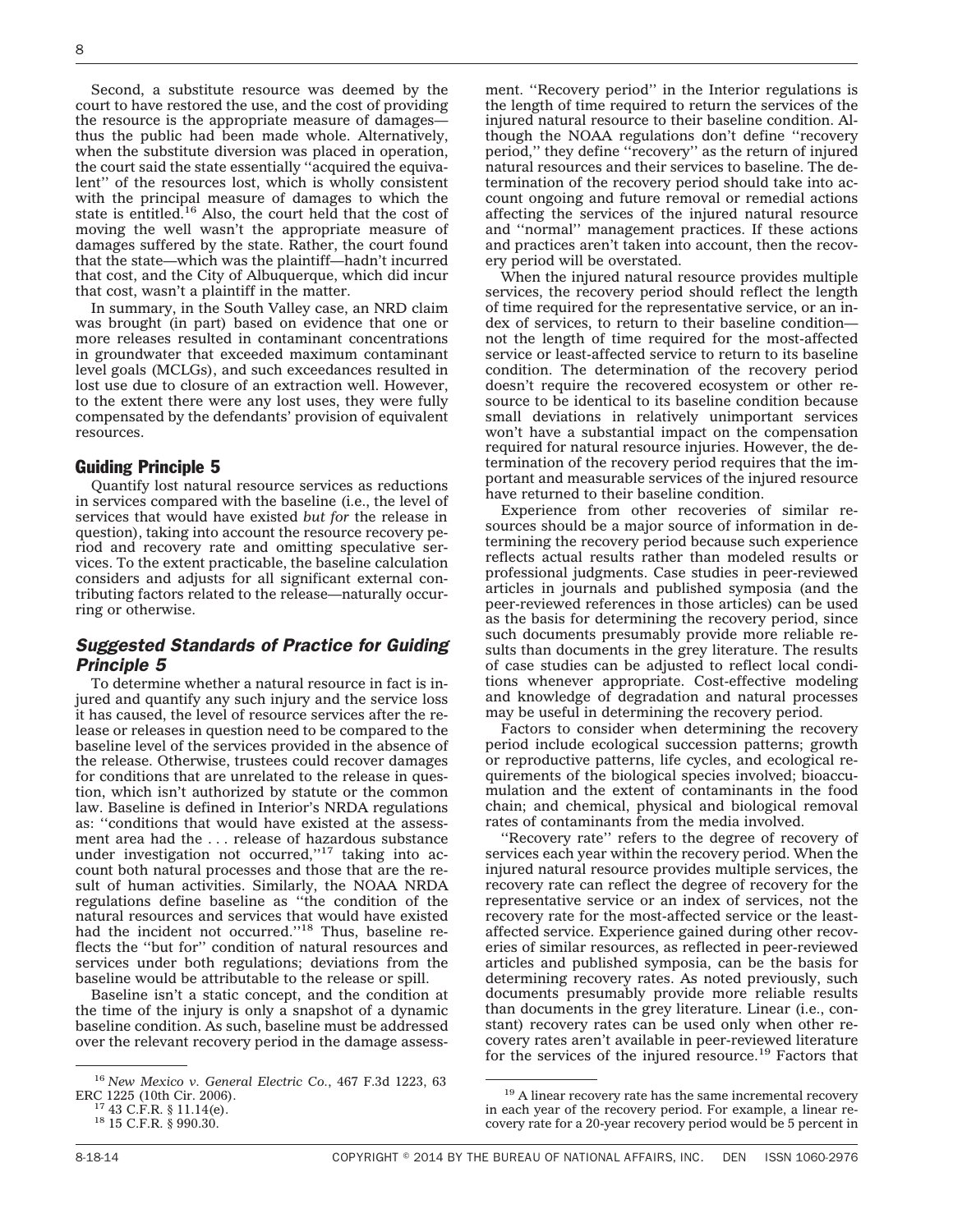may affect the ability of the services of a resource to recover include the degree to which a resource is affected, the proportion of available resources affected in an area and the characteristics and services of adjoining or nearby resources. Actions intended to shorten the recovery period or increase the recovery rate should be implemented only if the cost of those actions isn't grossly disproportionate to the resulting reduction in compensable values or compensatory restoration costs. Otherwise, those actions will increase natural resource damages.

In general, reasonably accurate recovery rates and recovery periods are needed in order to estimate the appropriate amount of restoration for a release of oil or hazardous substances. Otherwise, the amount of restoration won't match the losses incurred by the public as a result of the release, which means the public is either over- or under-compensated.

## *Case Example for Guiding Principle 5: Anonymous Case*

Reduction in Natural Resources Services and Gains in Compensatory Restoration Project Measured Against Baseline. A smelter operated for many years on a mining site in an arid western state. Air emissions from the smelter increased the concentration of copper in the rangeland downwind from the smelter. Given the mineralized nature of the rangeland, relatively high concentrations of copper were common. Technical discussions between the trustees and the PRP led to an agreement on an injury threshold for copper in the rangeland, where rangeland with a copper concentration above the threshold was considered ''injured'' by air emissions from the smelter.

The next step in the NRDA was to quantify the ecological services provided by both injured and uninjured rangeland, with the latter being used as the baseline services for the injured rangeland. Several years prior to the start of the NRDA, one of the parties conducted an evaluation of the quality of rangeland in the area, generating an Observed Apparent Trend  $(OAT)^{20}$  score for the rangeland. The trustees and PRP agreed to use OAT scores as a proxy for the ecological services of rangeland. Specifically, an OAT score of 30 was common for uninjured, ungrazed rangeland, so it was used as the measure of baseline services. OAT scores below 30 on injured, ungrazed rangeland were used to generate percentage reductions from baseline. For example, an OAT score of 24 on injured, ungrazed rangeland represented a 20 percent service loss, because 24 is 20 percent below the baseline of 30. The degraded level of services on the injured, ungrazed rangeland was assumed to continue indefinitely.

One of the compensatory restoration projects under consideration in the NRD assessment was for the PRP to donate a large property abutting a state park and

then erect and maintain a fence around the property to eliminate grazing. Over time, the lack of grazing would improve the ecological services of the rangeland. Specifically, the rangeland was expected to improve from an OAT score of 20 to the baseline score of 30 over a 20-year period and then remain at the baseline level indefinitely. This is equivalent to an improvement from 67 percent with grazing to 100 percent without grazing (an increase of 33 percentage points) over 20 years. In summary, both the reduction in services from the releases and the gain in services from the compensatory restoration project were measured relative to the baseline level of ecological services provided by uninjured, ungrazed rangeland. External factors, both natural and anthropogenic, were reflected in the baseline condition.

## Guiding Principle 6

Select and use assessment methods that are costeffective, given the circumstances of the site, using available data where feasible, and focusing new studies on the gathering of information needed to determine injuries, quantify service losses and/or scale restoration projects.

## Suggested Standards of Practice for Guiding Principle 6

There are a range of assessment methods that can be applied at many NRD sites. The selection of the assessment methodology for any particular site should be based upon the objectives for which the data will be used and on cost-effectiveness, taking into account the anticipated types of injury and/or service loss, any assessments of, or conclusions regarding, that injury or service loss already performed, and any alreadyavailable data that provide a metric directly related to such injury or service loss.

Application of a Data Quality Objective (DQO) approach would be beneficial. For example, one may ask, ''Will the testing or analysis ultimately help determine the amount of service loss or the amount of restoration necessary to compensate?'' For any new data collection that is considered, a DQO process should be followed to determine if and how such data collection should pro- $\text{ceed},^{21}$  including performing a sensitivity analysis to assess whether the information to be gained from that data will, in a significant way, improve the quality of the determination or decision to be made. In applying the DQO approach, the assessment must ultimately quantify or estimate the reduction in services that has occurred as a result of the release.<sup>22</sup> Consequently, data relating to a service loss that cannot be shown to have resulted from the release, or for which it isn't possible to quantify the portion of service loss attributable to the release, may not be of value to the determinations or decisions to be made.

If there is a related response action, it would be efficient to evaluate existing applicable data and analysis, as well as any planned data collection and analysis, for potential use in the NRD assessment. In some cases, closely linked components of the response action (for example, ecological risk assessments and groundwater

the first year (one twentieth), 10 percent in the second year (an additional 5 percent ), and an additional 5 percent each year

 $20$  A semi-quantitative method for determining the ecological condition of rangeland by scoring six categories: vigor, seedlings, surface litter, pedestals, surface crusting, and rills and gullies. Bureau of Land Management guidance provides details on how to score for each category. For more information, *see* [http://directives.sc.egov.usda.gov/](http://directives.sc.egov.usda.gov/OpenNonWebContent.aspx?content=33943.wba) [OpenNonWebContent.aspx?content=33943.wba.](http://directives.sc.egov.usda.gov/OpenNonWebContent.aspx?content=33943.wba)

<sup>21</sup> *See* U.S. EPA, ''Guidance on Systematic Planning Using the Data Quality Objectives Process," EPA QA/G-4, February 2006, EPA/240/B-06/001.

<sup>&</sup>lt;sup>22</sup> See U.S. DOI Regulation 43 C.F.R. § 11.71.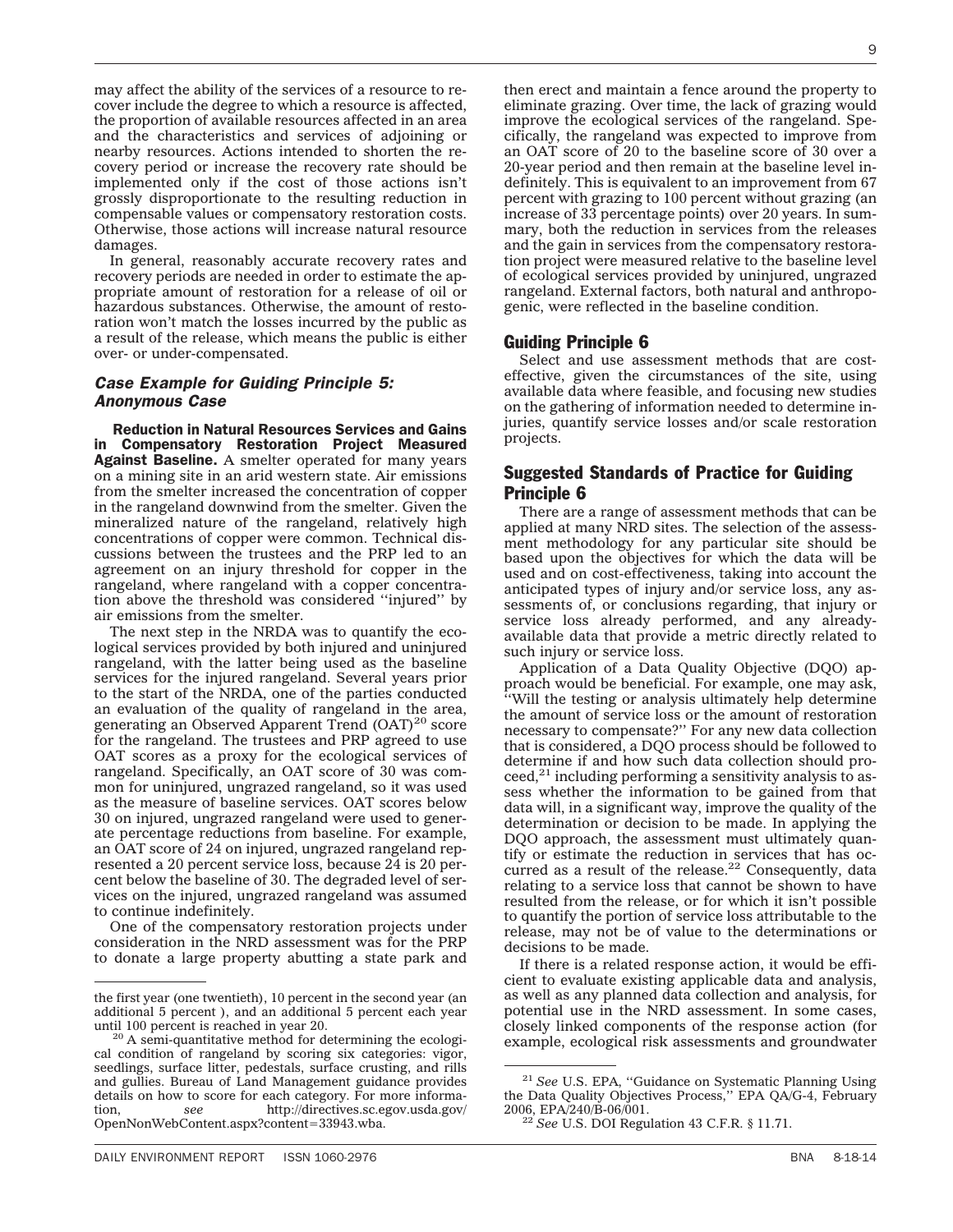testing and analysis) already will have made determinations or reached conclusions that will inform, or perhaps usefully bound, the assessment of injury and service loss. In other cases, data that already have been collected (for example, soil, water or sediment data in a remedial investigation) may be analyzed in different ways in support of the NRD assessment.

Consistent with economic principles and the Interior and NOAA NRDA regulations, $23$  the assessment should employ the least costly form of data collection that provides data of sufficient applicability, accuracy and precision for the purposes for which that data will be used. The additional cost of a more complex procedure should be reasonably related to the expected increase in the quantity and/or quality of relevant information provided by the more complex procedure.<sup>24</sup> In every case, the desired goal is to fund that amount of data collection and analysis required to make reasonable estimates or supportable determinations of service loss (with the level of certainty in the estimation or determination depending on the context of the assessment), to maximize the funds that can be applied to restoration. Robust, reliable, cost-effective assessment methods will help to minimize controversy and the risk of litigation, which will accelerate restoration and its concomitant benefits to the public.

Since service reductions as a result of a release are estimated relative to baseline services, both the baseline and with-injury services that focus on the same or similar services are most productive. Otherwise, the assessment will be comparing ''apples to oranges.'' Similarly, the data for both baseline and with-injury services should ideally be collected using the same or similar analytical methods. Otherwise, the baseline and withinjury service estimates won't be comparable, which will undermine the service reduction determination.

## Case Examples for Guiding Principle 6—Lake Hartwell, South Carolina and Two Anonymous Cases

There are a number of cases for which value-ofinformation concepts have been used to guide the selection of assessment methods and to establish the study design for situations where new studies are warranted. We present three cases to illustrate this.

Use of Existing Data and Cost-Effective Restoration. The first case (Lake Hartwell) is illustrative of both use of existing data and selection of cost-effective restoration<sup>25</sup>. Key allegations by the trustees in this case included injury to fish as well as recreational fishing losses due to the accumulation of PCBs in fish tissue. At the time of the assessment, there was annual sampling of three fish species at six locations in the lake over a 14-year period.

Compilation of the raw results revealed striking spatial trends in decreasing concentrations with distance from the source(s) of PCBs in Twelvemile Creek. However, a cursory look of the data didn't reveal temporal trends as clearly. In particular, there appeared to be a spike in PCB concentrations in largemouth bass and hybrid bass with a subsequent decrease over the last four to eight years in the period of record. This spike may have been related to releases of contaminated sediment from upstream sources as a result of remediation activities and natural high flow events. A closer analysis of the temporal trends was undertaken using multiple regression. This revealed a consistent and accelerating trend of decreasing concentrations of PCBs in fish over time. This finding was instrumental in establishing a realistic assessment of potential service losses from recreational fishing. Trustees previously had assumed fishing advisories would exist in perpetuity, whereas a robust analysis of existing data suggested PCB levels could return to baseline levels within about a decade.

Existing data regarding ecological conditions and ecological stressors revealed that causal linkages between baseline-related stressors and adverse effects in the Lake Hartwell ecosystem were much stronger than causal relationships between PCBs in sediment, water, and biota and adverse effects. This was particularly true for the Twelvemile Creek drainage, where significant historical habitat degradation resulted from historical dam construction. This is explicitly acknowledged in the Restoration and Compensation Determination Plan that states: ''The preferred restoration alternative to compensate for ecological losses in the Assessment Area from PCBs is removal of the Woodside I and Woodside II dams, followed by stream corridor restoration in Twelvemile Creek.'' The restoration design includes dredging sediments behind the two dams, which are located within the site, and implementing stream corridor improvement such as constructing in-stream habitat, establishing erosion and runoff controls and riparian vegetation restoration.

By restoring natural hydrology, dam removal is expected to enhance natural sedimentation processes, improve biodiversity and population density of native species and provide more appropriate habitat for submerged and emergent vegetation. With the exception of removal of sediment (contaminated and uncontaminated) from behind the dams, all of the ecological services improvements associated with the restoration project are unrelated to any potential injury associated with PCBs in the environment. The dam removal project thus provided a significant increase in ecological services at a lower cost than would restoration options such as dredging, the sole aim of which is to reduce exposure to PCBs.

Cost-Effective Data Collection via Integration of NRDA and RI/FS Process. Two other examples of achieving data collection efficiency by integrating NRD with the Remediation Investigation/Feasibility Study (RI/FS) process include sites in New England and the Mid-Atlantic. The example site in New England included a detailed planning stage during which the PRPs and their consultants discussed data needs with trustees. As part of these discussions, a weight-of-evidence methodology served to identify the types of measures all parties felt would be most useful for determining risks and potential for injuries. A key aspect of the ap-

<sup>&</sup>lt;sup>23</sup> 43 C.F.R. § 11.61(d)(2), 15 C.F.R. § 990.27(c)(2).<br><sup>24</sup> 15 C.F.R. § 990.27(a)(2).<br><sup>25</sup> Georgia DNR, South Carolina DNR, South Carolina DHEC, U.S. Army Corps of Engineers, and U.S. Fish and Wildlife Service. 2006. Lake Hartwell Restoration and Compensation Determination Plan. Prepared by Georgia Department of Natural Resources, South Carolina Department of Natural Resources, South Carolina Department of Health and Environmental Control, U.S. Army Corps of Engineers, and U.S. Fish and Wildlife Service with assistance from Exponent Inc., Industrial Economics, Inc., and Schlumberger Technology Corp. [http://www.dnr.sc.gov/lakehartwell/](http://www.dnr.sc.gov/lakehartwell/LakeHartwellFinal32006.pdf) [LakeHartwellFinal32006.pdf.](http://www.dnr.sc.gov/lakehartwell/LakeHartwellFinal32006.pdf)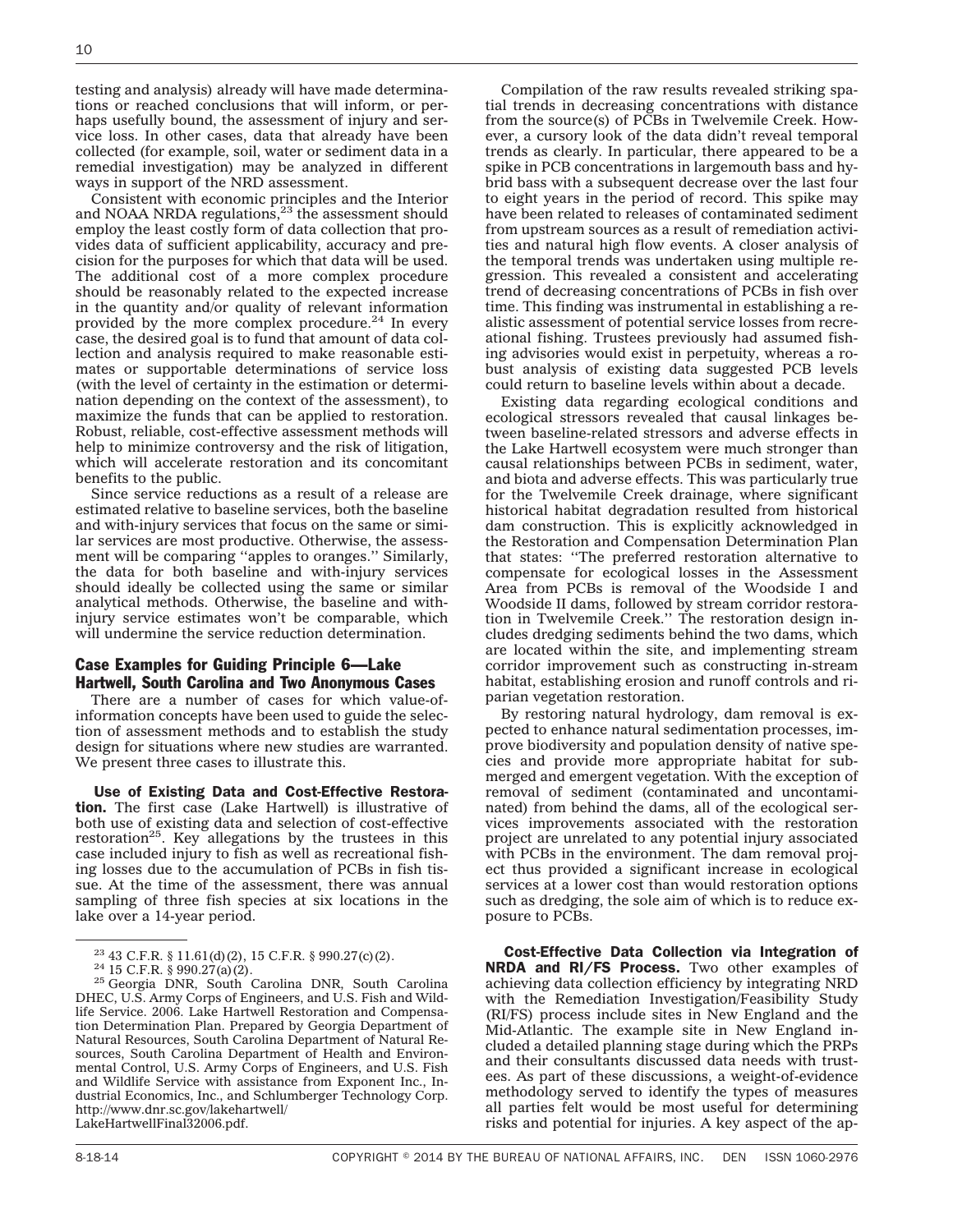proach was achieving agreement on reference areas for different types of habitat that could serve as a baseline against which departures can be judged. Those reference areas that served to identify a baseline were chosen to reflect urban areas that received urban runoff but which were out of the influence of hazardous waste sites or other sources of oil and hazardous chemicals beyond those associated with urban runoff. Sampling was conducted collaboratively with regulatory agencies and trustees. This provided for a more cost-effective sampling effort and also increased the comfort level of all parties in the reliability and limitations of the data. The assessment was based largely on the work carried out as part of a remedial investigation with an eye toward the possible eventual use of that same body of information for NRD purposes.

A similar case is currently underway in the Mid-Atlantic. Again, for this site, the long-term plan was to use data collected as part of the remedial investigation to guide NRD restoration planning. The PRP group, their consultants and the trustees discussed the elements of the approach and how scaling would be carried out. The project proceeded in two directions. These included a bottom-up approach involving the injury determination and a top-down approach that included a set of potential restoration projects. Information was used to help align the two information sets.

## Guiding Principle 7

Facilitate a collaborative, transparent and efficient NRDA process that offers opportunities for meaningful involvement of PRPs throughout the process.

## Suggested Standards of Practice for Guiding Principle 7

Trustees and other stakeholders increasingly are recognizing the benefits of actively encouraging cooperative assessments. Whether by optimizing coordination of remediation and restoration activities, reducing or eliminating the prospects for disputes leading to litigation or reducing overall costs, cooperative NRDAs often can substantially enhance the prospects for achieving cost-effective restoration while minimizing transaction costs for all stakeholders.

There is no established definition of what constitutes a ''cooperative'' NRDA, and in practice it may take one of many forms. Certainly, a cooperative NRDA may entail a comprehensive agreement up front on the development, utility and determinative aspects of all data, analyses and metrics needed to support the NRDA's conclusions. However, more limited arrangements also may yield benefits and should be encouraged. For example, the trustees and PRPs might cooperate on gathering and distributing available technical literature and information, but choose to analyze that information separately and preserve their positions with respect to its utility. Furthermore, the parties might cooperate on collecting new information under agreed protocols and conditions, but might separately analyze that information. Likewise, the trustees and PRPs may agree to cooperate on some elements of an NRD claim, but not others (e.g., injuries to surface water and biological resources, but not groundwater).

However limited or comprehensive in scope, a successful cooperative assessment will exhibit several common aspects. It will require flexibility, focus and commitment from both the PRPs and trustees to create

and develop the parameters for the cooperative effort and to see it through to the anticipated outcome. A welldesigned cooperative NRDA should result in more efficient and cost-effective data collection and analysis with concomitant economies of scale, and produce a scientifically valid, cost-effective result that minimizes misunderstandings, unmet expectations and resultant disputes.

Since restoration is the ultimate goal of the NRD process, restoration topics should be given meaningful attention at initial and subsequent stages of the cooperative-assessment process. Ideally, the restoration project evaluation will proceed on a parallel track with the injury determination and quantification. Early restoration efforts can focus on identifying potential projects and the criteria for evaluating those projects.

## Case/Site Examples: *Lavaca Bay, Texas,* and *Former Indian Refinery, Illinois*

PRP Implementation of Restoration Activities. Since the 1940s, Alcoa operated an aluminum smelter and then an alumina refinery at its Point Comfort, Texas, facility. Additional supporting operations included a coal-tar processing facility and chlor-alkali processing unit. From the mid-1960s to the early 1970s, Alcoa discharged process waters containing mercury and tar processing residuals into Lavaca Bay and nearby areas. Beginning in 1988, bans on finfish taking and crab consumption were imposed for a portion of Lavaca Bay due to elevated mercury levels.

In early 1992, the trustees filed a formal Notice of Intent to Sue for NRD. That led to negotiation and agreement with Alcoa on a Preliminary Studies Funding Agreement covering early sediment sampling work and related modeling tasks, which served as a precursor to subsequent cooperative NRDA work.

During this period, the EPA separately moved to list the Lavaca Bay Site on the National Priorities List (NPL), with the listing becoming final in 1994. Thereafter, EPA, NOAA, Interior, U.S. Fish and Wildlife Service (FWS) and the Texas trustees entered into a Cooperative Management Agreement, setting the framework for coordinated cleanup and restoration activities. Principal among those was Trustee involvement in the design of the Remedial Investigation and Ecological Risk Assessments.

As the level of coordination among the trustees increased, Alcoa's commitments to funding agreements for various projects expanded in 1997 to a Cooperative Memorandum of Agreement (MOA) with the trustees. The MOA focused on cooperative identification of injuries attributable to the site and determination of appropriate compensatory restoration actions. By design, the NRDA process was constructed to be carried out in tandem with and to build upon the RI/FS studies and planning elements. The joint RI/FS and NRDA studies conducted thereafter led to identification of remedial impacts to resources and potential restoration actions. Subsequently, Alcoa agreed to implement the identified restoration projects pursuant to a consent decree, comprehensively resolving its remedial and damages liabilities.

The cooperative assessment wasn't without its missteps, but the trust and improved communication and collaboration developed over many years eventually produced results justifying the efforts. By working co-